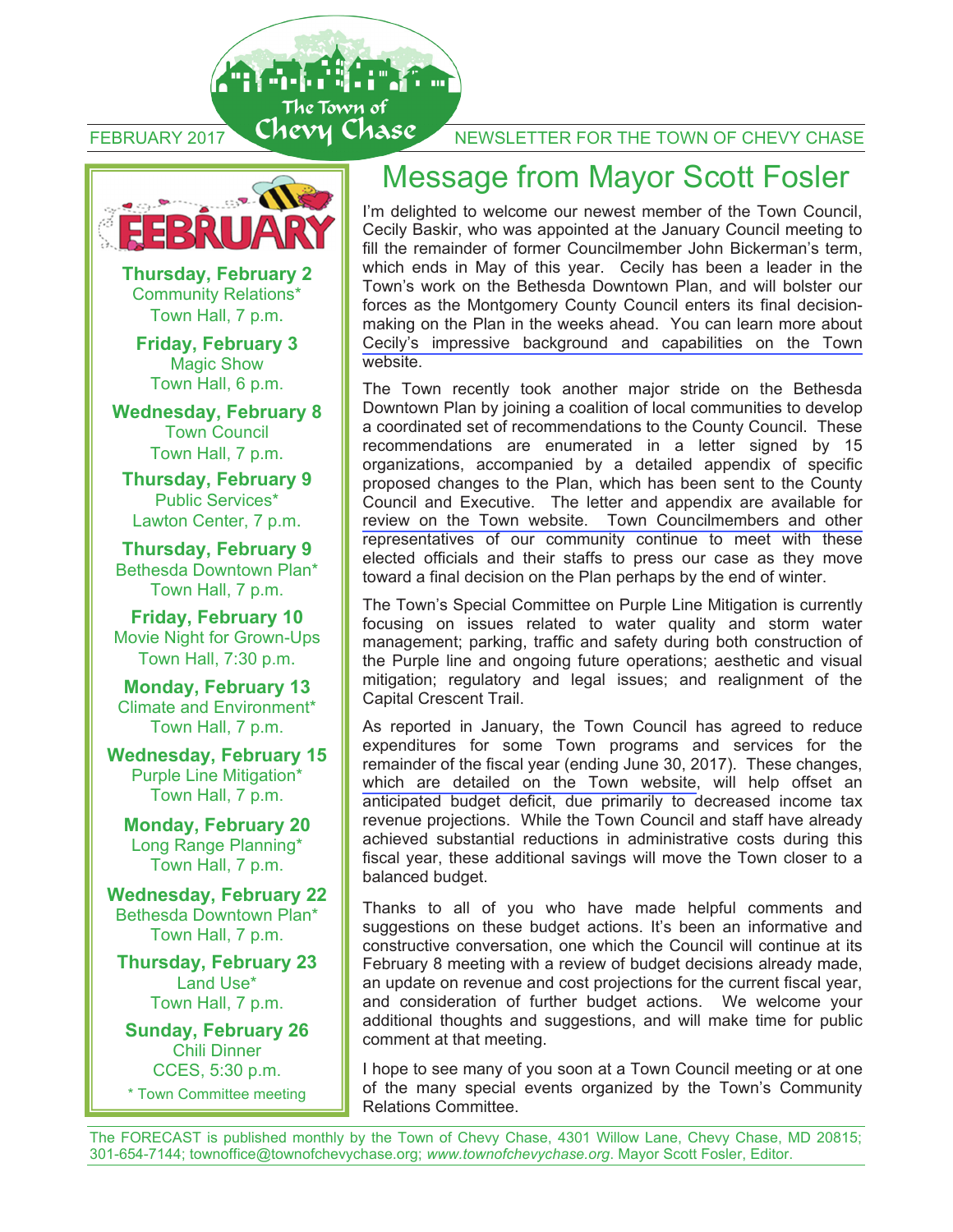## TOWN EVENTS

*The following events are brought to you by the Town's Community Relations Committee.*

## Magic Show

### Friday, February 3, 6 p.m., Town Hall

Join us for a special family event featuring magician Michael Chamberlin. Using music & comedy, this master magician performs dazzling magic with hilarious audience participation routines. The show is fast-paced, original and spellbinding sorcery for the entire family.Please arrive at 6:00 p.m. to enjoy pizza and snacks before the magic show starts at 6:30 p.m. Children must be accompanied by a responsible adult. Space is limited, so RSVP to 301-654-7144 or townoffice@townofchevychase.org.

### Weiner! -- Movie Night for Grown-Ups Friday, February 10, 7:30 p.m., Town Hall

Former U.S. Representative Anthony Weiner's catastrophic race for Mayor of New York City in 2013 is detailed in this 2016 behind-the-scenes documentary, with a 97% Rotten Tomato rating. Weiner became embroiled in his second widely-publicized sexting scandal during the race, derailing his oncepromising political career. Arrive at 7:30 p.m. for savory snacks, wine & conversation. The movie starts at 7:50 and runs 96 minutes. RSVP to 301-654-7144 or townoffice@townofchevychase.org

## "Caroline, or Change" @ Round House Theatre Thursday, February 23, 7:30 p.m., 4545 East-West Highway

Join your neighbors to see the largest musical in Round House's history! Set in the heat of the Civil Rights Movement, the Tony-nominated *Caroline, Or Change* follows a black maid working for a middle-class Jewish family in Louisiana. When a small amount of money goes missing, tensions threaten to rip two families -- and the struggling Caroline -- apart. *Caroline* features a virtuosic Tony Award score that blends blues, gospel, and traditional Jewish melodies. Gather with neighbors in the Round House lobby before the show. The (deeply) discounted ticket price is \$40. Please contact the Town to RSVP and receive the discount code for ticket purchase. Seats are limited, so act soon!

## 23rd Annual Chili Dinner

### Sunday, February 26, 5:30 – 7 p.m., Chevy Chase Elementary School

The Community Relations Committee is hosting the  $23<sup>rd</sup>$  Annual Chili Dinner at Chevy Chase Elementary School on Sunday, February 26 from 5:30 to 7:00 p.m. Chili, hot dogs, sides and ice cream sundaes will be served. The evening features a puppet show for the young at heart, basketball in the gym, and a special table for seniors. To continue the Town's support of Manna Food Center, please come with your donations to help feed families in Montgomery County. RSVP for this popular event to 301-654-7144 or townoffice@townofchevychase.org

## Calling All Town Artists

The Community Relations Committee is planning its bi-annual Art Show on April 28 and 29 to recognize our community of Town artists (high school age and older) who work in any media. If you are interested in participating in the show, please contact the Town office at 301-654-7144 or townoffice@townofchevychase.org. Give your name, contact information, and what media you will display. Each artist may submit three works, offered for sale or display, and can provide promotional materials. Space allotted to each artist will depend on the number of participants.

**\*\*\*\*\*\*\*Just as a reminder, the Winter Clothing Drive runs until February 28\*\*\*\*\*\*\***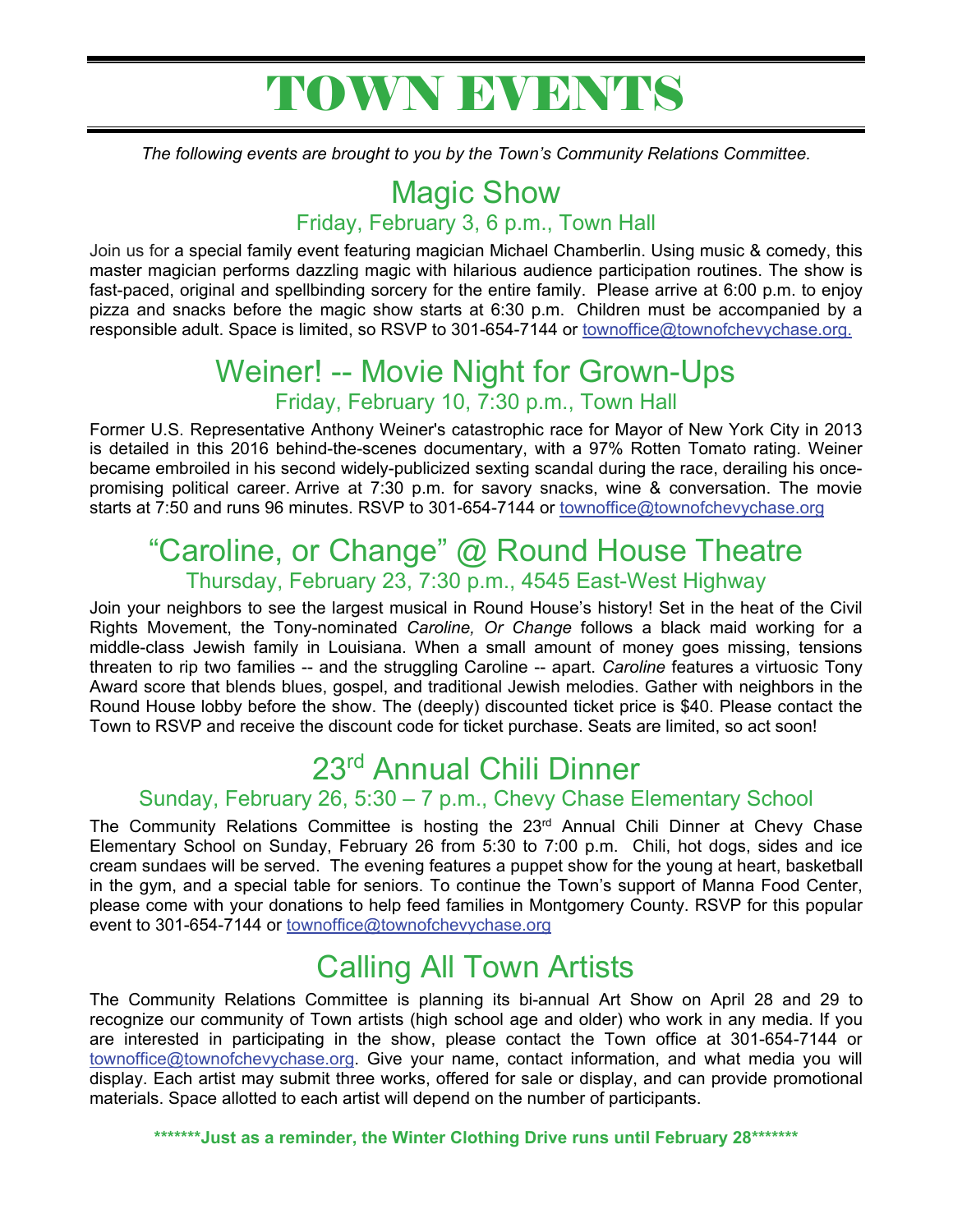## TOWN UPDATES

### Community Relations Committee Needs Additional Members

If you have initiative, creativity and are ready to help plan and implement Town events, then the Community Relations Committee is looking for you! Please contact the Town at 301-654-7144 or townoffice@townofchevychase.org if you are interested in joining this "hands-on" committee. For more information, call Wicca Davidson at 301-980-5596.

### Native Canopy & Street Tree Plantings

The Town is preparing the spring tree planting list. If you have a spot in your yard suitable for a canopy tree, you may want to take advantage of the Town's Native Canopy Tree Planting Program. Under this program, the Town will purchase and install a canopy tree on your property at no cost to you. Residents are responsible for the long-term care of the tree once installed. You also may request a tree to be planted along the street in front of your home. If you would like to request a tree, please email townoffice@townofchevychase.org, call 301-654-7144, or visit the Town website.

## Thanks for Your Generosity This Holiday Season!

A heart-felt thanks to all who donated to the Town's annual Thanksgiving Dinner Baskets and Holiday Gift Drive. Your generosity at Thanksgiving brought overflowing food baskets to 150 Montgomery County Public School families in need, up from 80 last year.

The Holiday Gift Drive netted an all-time high of \$3,755 in gift cards/checks and nine Town families adopting families -- all recipients recovering from the trauma of domestic violence and served through the county's Family Justice Center.

# AROUND CHEVY CHASE

## CC@H Offers a Little Laughter for the New Year

On February 14, 2 to 4 p.m., at the Chevy Chase Village Hall, Kathleen McGuiness will demonstrate "Facebook & Other Social Media for All of Us." Kathleen is a CC@ H Friend and an active volunteer. As a seasoned veteran of the hospitality industry, she has wide experience using social media, including Twitter and Instagram.

Brunch Bunch will get together on Thursday, Feb. 9, from 10 to 11:30 a.m., at the Olympia Cafe on Brookville Road. All are invited to drop in, buy a cup of coffee, and join the CC@ H table for some interesting conversation.

On Saturday, Feb. 25, 11 a.m. to 1:00 p.m., Camilla Trinchieri will discuss her autobiographical novel, "*Seeking Alice,"* about an Italian diplomat, his American wife, and their young family in Europe during World War II. At the Chevy Chase Village Hall.

Did you know…..CC Elementary School is celebrating their Centennial this semester? If you or someone you know might have memorabilia to share or CCES stories to tell, please contact eileen d kirklen@mcpsmd.org as soon as possible.

## Wonders Early Learning Applications for 2017/2018

*Wonders Early Learning at Leland* (serving children 2-5 years old) is a NAEYC accredited early childhood program. For the 2017-2018 program year, *Wonders* will accept children who are 18 months old by September 1, 2017. To learn more about their programs, application process or Financial Assistance Fund, please visit www.wonderslearning.org. For more information, please contact Crishenda Jones, 4301 Willow Lane, Chevy Chase, MD 20815; 301-654-8143.